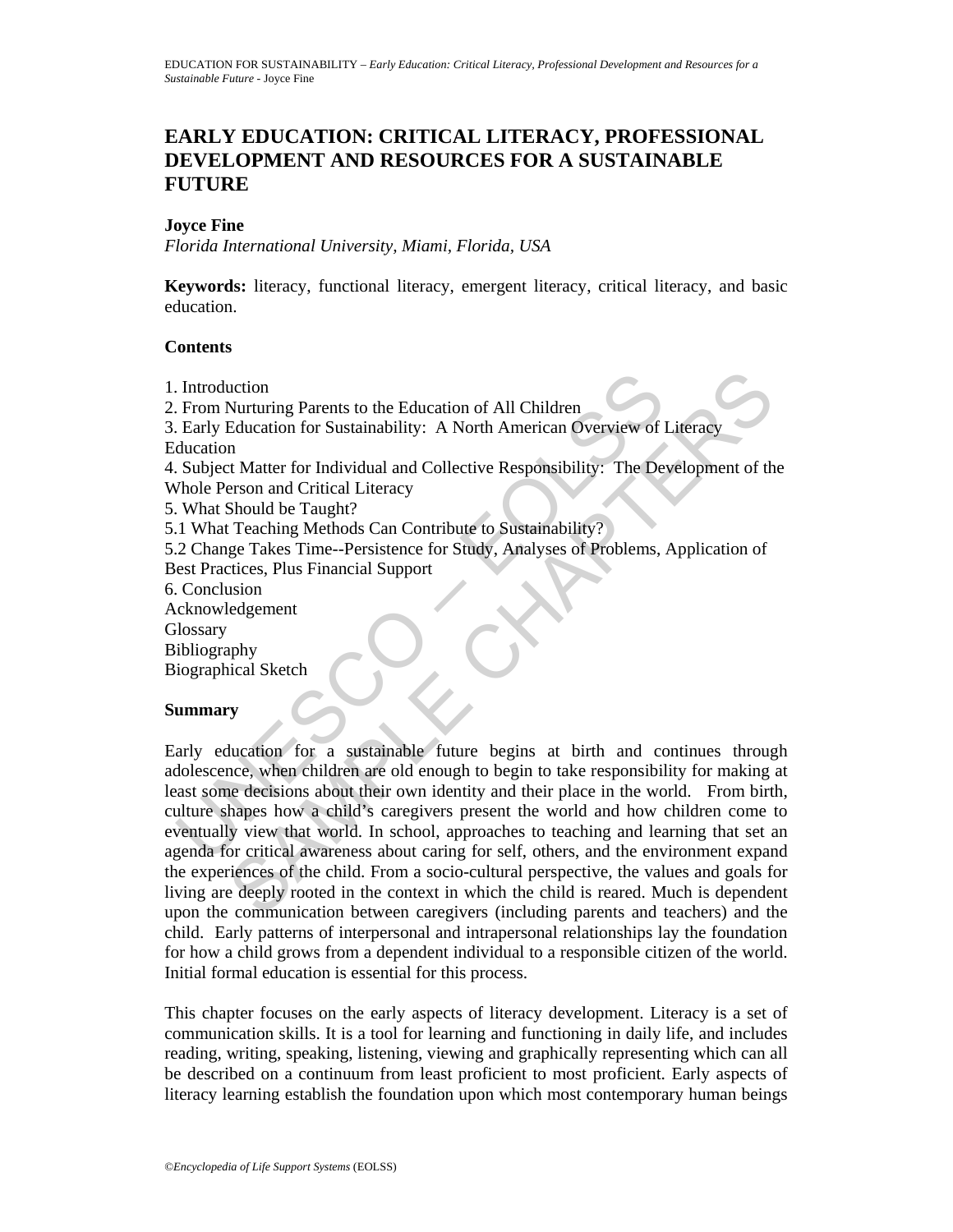build their conception of the world. Literacy development should contribute to the formation of a collective conscience that embraces the notion of interrelated communities responsible for the greater good of society and the world. Specifically, literacy, as a tool for learning, is a critical first step in achieving a solid basic education in the contemporary world, an education that is vital for the on-going process of education for sustainability.

## **1. Introduction**

The critical importance of early education, most specifically, in literacy, for the sustainability of the earth is best appreciated if one reflects on literacy's origins and the subsequent changes in mankind. Literacy emerged and evolved through the development of three technological tools: the invention of writing systems which began some 5,000 years ago for the purpose of storing information, the invention about 4,000 years later of the printing press which allowed for the dissemination of information in books during the Reformation and Renaissance, and the invention in the 1960s of the Internet and the World Wide Web which were initially developed to create a communication system for scientists. Since the 1990s, the use of the Web has become pervasive and has dramatically changed the way humans communicate. Each of these technology tools required different adaptations of the human brain to be able to use literacy, and each has influenced the evolution of civilization itself.

evelopment of three technological tools: the invention of writing systeme 5,000 years ago for the purpose of storing information, the inversents later of the printing press which allowed for the dissemination cooks during ment of three technological tools: the invention of writing systems which begay of the propase ago for the purpose of storing information, the invention about 4:000 years are of the printing press which allowed for the dis From the beginning of time, mothers have attended to the needs of their children with the goal of helping them become functioning and contributing human beings within their culture. This key social interaction between the caregiver and the child forms some of the most fundamental tenets on language and learning in Vygotsky's socio-cultural theory. From this base, the child learns to trust the parent or caregiver to provide for the necessities of life. This knowledge creates a foundation that allows the child to learn whom to trust and what the benefits of learning are. Reason and knowledge begin to play a role in survival. Behaviors, such as language, begin to develop and the child implicitly learns that survival depends upon gaining and using knowledge. The child's perspective on learning thus begins at an early stage and is critical in early language learning.

The child continues to learn the attitudes, values and behaviors of the primary community, the immediate family and the other people with whom the child interacts. Language acquisition takes place as a natural phenomenon within the context of the primary community. The ability to listen and speak can proceed at different rates for different children, but the stages of this development generally tend to be consistent. Language is marked by and reflects those values, goals, and styles of the primary community. While the development of language is a natural learning phenomena, acquiring the ability to reading and writing, is not. It must be taught. The ability to read is not genetically passed on from generation to generation. Over a hundred years ago, Sir Edmund Huey described reading as "the most remarkable specific performance that civilization has learned in all its history."

The value placed upon literacy and the extent to which the primary community uses formal, academic literacy may vary greatly. When the primary community's use of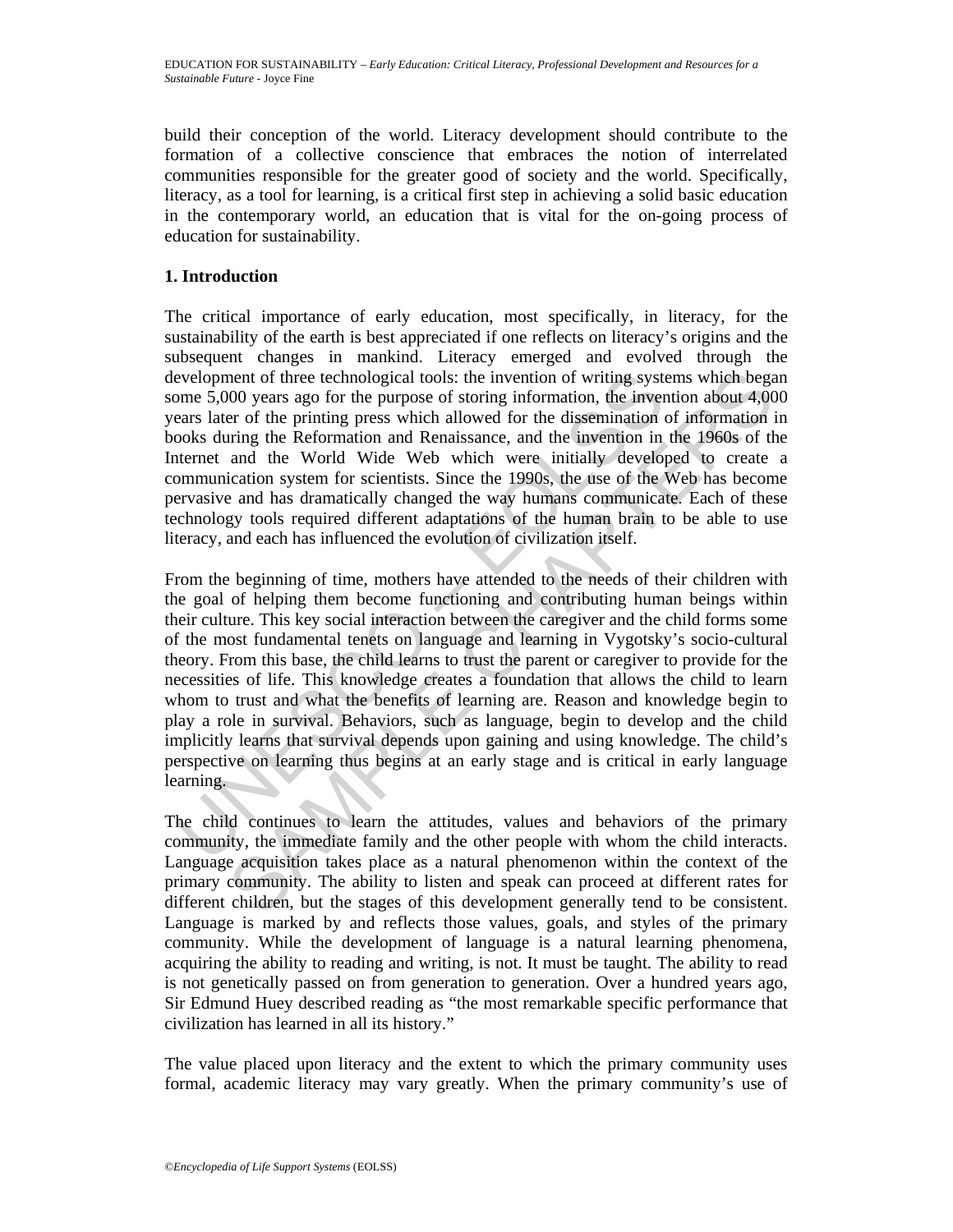literacy matches the literacy used in schools, a child's transition to school tends to be smoother. If a child is nurtured with rich literacy experiences in a language other than the school's language, the transition to school may pose a moderate challenge. However, the challenge is greatest when the primary community's use of literacy differs from academic literacy. Main challenges arise when these children do not develop concepts, lack vocabulary or the knowledge of basic word parts, phonemes. This happens in the case of parents who are unable or unwilling to talk with their children, to repeat family stories, to sing to their children, to read to their children, or to provide print-rich environments. Children reared under these circumstances may experience a home-to-school "disconnect" that leaves them disadvantaged in their initial exposure to formal education.

o avoid beginning school with these disadvantages, it is important for<br>att literacy lessons begin as soon as possible, preferably before the a<br>m be accomplished through the work of pediatricians, social<br>roviders, family li To avoid beginning school with these disadvantages, it is important for initial schooling that literacy lessons begin as soon as possible, preferably before the age of three. This can be accomplished through the work of pediatricians, social workers, service providers, family literacy programs, or through free, universal preschool and kindergarten programs. In reality, as soon as a child is held in his or her mother's arms, literacy education should become a high priority. This emergent literacy education, from birth through beginning literacy, means that parents or caregivers communicate using adult language, share stories, and give ample amounts of time to hear, understand, and respond to language. This experience becomes the means for literacy and personal development, as well as the means for development at the family and greater community levels.

# **2. From Nurturing Parents to the Education of All Children**

beginning school with these disadvantages, it is important for initial schooline<br>accomplished through as soon as possible, preferably before the age of three. The<br>accomplished through the work of pediatricians, social work The parents' role of in nurturing their children physically and mentally to function in society and to live responsibly is soon joined by other social institutions, including schools. Both family and society then become linked in guiding children through the complex process of achieving literacy. Though complex, this process is essential for survival and prosperity in a highly technological local and global society. While learning to speak is a relatively easy process--humans are said to be "hard wired" for developing a verbal language--learning to read and write proficiently takes much more time along with formal instruction from well-trained teachers. Different aspects of the language arts-- reading, writing, and spelling —are said to develop in a synchronous model. This model in formal education depicts such processes developing concurrently, with instruction in both receptive and expressive modes of communication to benefit the learner. For instance, instruction in reading can help one learn to be a better reader and writer, and instruction in writing can help one become a better writer and reader.

The above model includes the following stages: a) emergent literacy, b) beginning literacy, c) transitional literacy, and d) intermediate and advanced literacy. While learning songs, nursery rhymes, and role-playing with others, the child develops emergent literacy, the earliest stage in becoming a literate person. During this stage the child is also learning to write through scribbling, picture-making, and attempts at creating letters and symbols. At this point, parents and teachers need to encourage these attempts at written communication. Often, a child begins by learning his or her own name or by noticing and identifying familiar visual symbols such as business signs and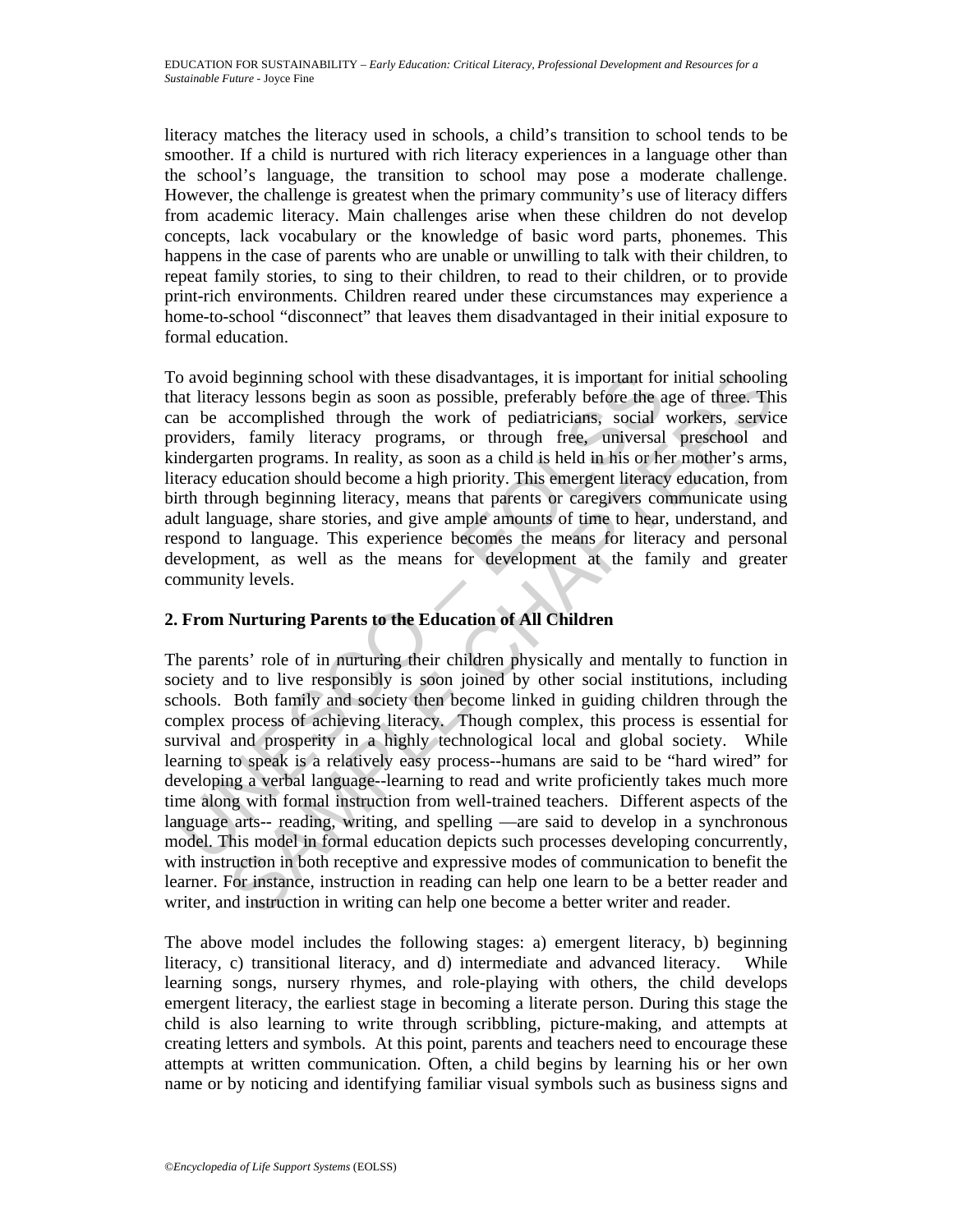logos. As the child progresses, he or she enters the beginning literacy stage. This is when the child begins to retell stories, becomes aware of such concepts as the alphabetic principle (that written letters represent sounds), and uses invented or temporary spelling. The transitional stage includes the ability to summarize and analyse texts and recognize language and spelling patterns. At the intermediate level, students begin to read and write widely in the content areas, developing the knowledge base necessary for critical thinking. When a child reads widely, he or she becomes a more literate person while gaining world knowledge. The use of literature and trade books allows children to access important content information from historical fiction, poetry, and information books, for instance. Reading information books also familiarizes students with glossaries, indexes and diagrams that help to bridge students into being able to read content area textbooks.

**Informational Trade books** with expository writing focusing on factual information about the real, scientific or social worlds, while appealing at all ages, begin to be important especially during the more advanced stages of literacy development. Teachers at these stages need to support comprehension of these texts by modelling and teaching various thinking and reading strategies and by promoting discussions of these texts. The knowledge base gained through activities such as writing answers to analytical, creative, and application types of questions leads to understanding and retention of what is read. Discussion of such texts, especially in response to such questions, is likely to facilitate critical thinking about concepts.

**aformational Trade books** with expository writing focusing on factor the real, scientific or social worlds, while appealing at all a, apportant especially during the more advanced stages of literacechers at these stages n **tional Trade books** with expository writing focusing on factual information e real, scientific or social worlds, while appealing at all ages, begin to the especially during the more advanced stages of literacy development Problems arise when societies do not provide enough opportunity for literacy training due to different levels of access to schooling for the development of reading, writing, and numeracy. By providing adequate and appropriate schools and other settings for literacy development such problems can be mitigated. The issue of gender disparities in available access to schools is especially important here. As seen in chapter "*Education Policy and Gender Issues: A Sustainability Perspective*" in this Theme, it is especially vital to the sustainable development process to achieve equal school access for girls. Of the over 100 million 6-11 year olds that still do not attend any form of primary school, over two thirds are girls. Of the 900 million illiterate adults in the world, over two thirds are women. The implications of this situation are obvious in the literature, including the fact that illiterate or semi-literate women tend to have far more babies than those who have completed over four years of primary education. Population growth is one of the primary factors contributing to the growing adverse human impact on earth's life support systems as seen in numerous chapters in this Theme. Educational access coupled with quality instruction is one of the best strategies to achieve gender equity in the educational process.

A related issue is that in both developed and developing countries, some children come to school less-prepared than other students. These children often do not catch up to their classmates. The lack of quality literacy instruction can put these children at risk for academic failure and a life of unrealized potential. This is especially true for minority and low socio-economic groups, and provides a basis, in countries like the United States, for being caught in a cycle of poverty in which their own survival becomes an immediate, daily task.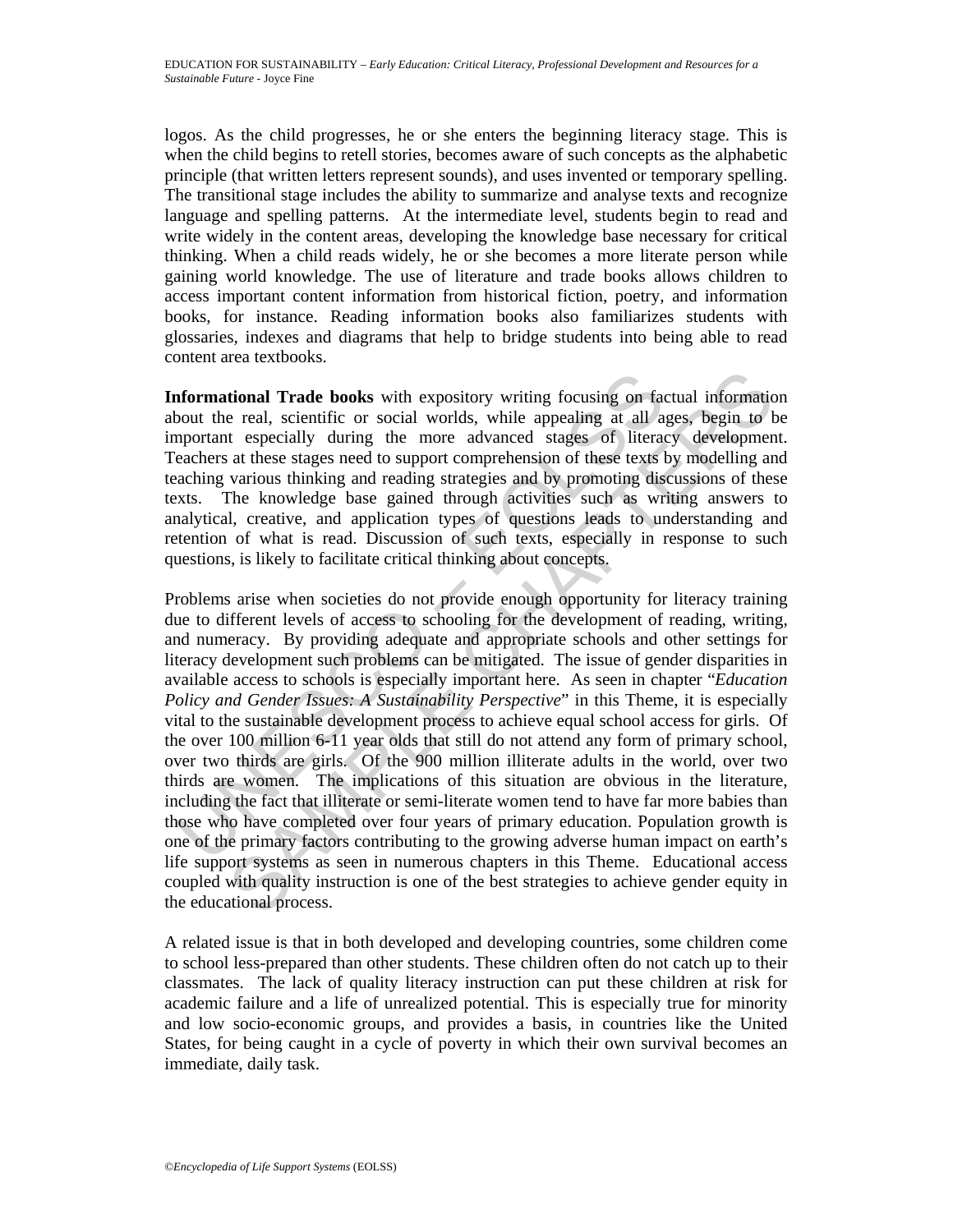The use of standards and professional development for teachers has contributed to the improvement of students' achievement, including those at risk for academic failure. This improvement has even been in urban areas where large numbers of students are living in poverty and are at-risk for academic failure. Poverty does not cause reading difficulties, but it is highly correlated with it.

In 1990 the United Nations Educational, Scientific and Cultural Organization at their World Conference on Education for All in Jomtien, Thailand, launched a global movement to promote literacy and basic education for all children. Education for All in the 1990's, while not achieving universal access to schooling and universal completion of basic education, achieved a number of improvements in the access to and delivery of early curriculum and instruction. These improvements include the following:

- A twice the average increase of children in school compared to other decades, with the addition of over 80 million enrolled students. Substantial progress has been made in many developing countries towards universal primary education, and the net-enrolment ratio in primary education is in excess of 80 per cent.
- Early childhood education has been recognized as essential in the developed and developing worlds with a notable increase (5%) of pre-school education.
- With increased primary education, more students are entering secondary education, and subsequently tertiary education. In the last half of the  $20<sup>th</sup>$  century, world secondary school enrolment rose from 40 million to 400 million students, and tertiary education enrolments increased from 6.5 million to over 90 million.
- The number of literate adults rose from 2.7 billion in 1990 to over 3.3 billion by the end of the decade. However, the proportion of illiterate adults who are women, or 2 out of 3, has remained the same.
- A twice the average increase of children in school compared to of<br>the addition of over 80 million enrolled students. Substantial p<br>made in many developing countries towards universal primary ec<br>net-enrolment ratio in prim ice the average increase of children in school compared to other decades, wild<br>didition of over 80 million enrolled students. Substantial progress has bee<br>in many developing countries towards universal primary education, a • While there has been some progress in reducing many inequalities of opportunity related to gender, disability, ethnicity, geography (rural vs. urban) and class, the preparation and readiness levels of many newly enrolled students who are poor, rural, minorities and indigenous, and female, remains a critical issue.(UNESCO, 2002)

While the achievement of universal access for all children to free and appropriate compulsory primary education by 2015 remains a distant hope, the above improvements are positive steps in providing the basic education that is so vital to the transition to sustainability and sustainable development in the world.

> TO ACCESS ALL THE **16 PAGES** OF THIS CHAPTER, Visit[: http://www.eolss.net/Eolss-sampleAllChapter.aspx](https://www.eolss.net/ebooklib/sc_cart.aspx?File=E6-61-03-01)

- - -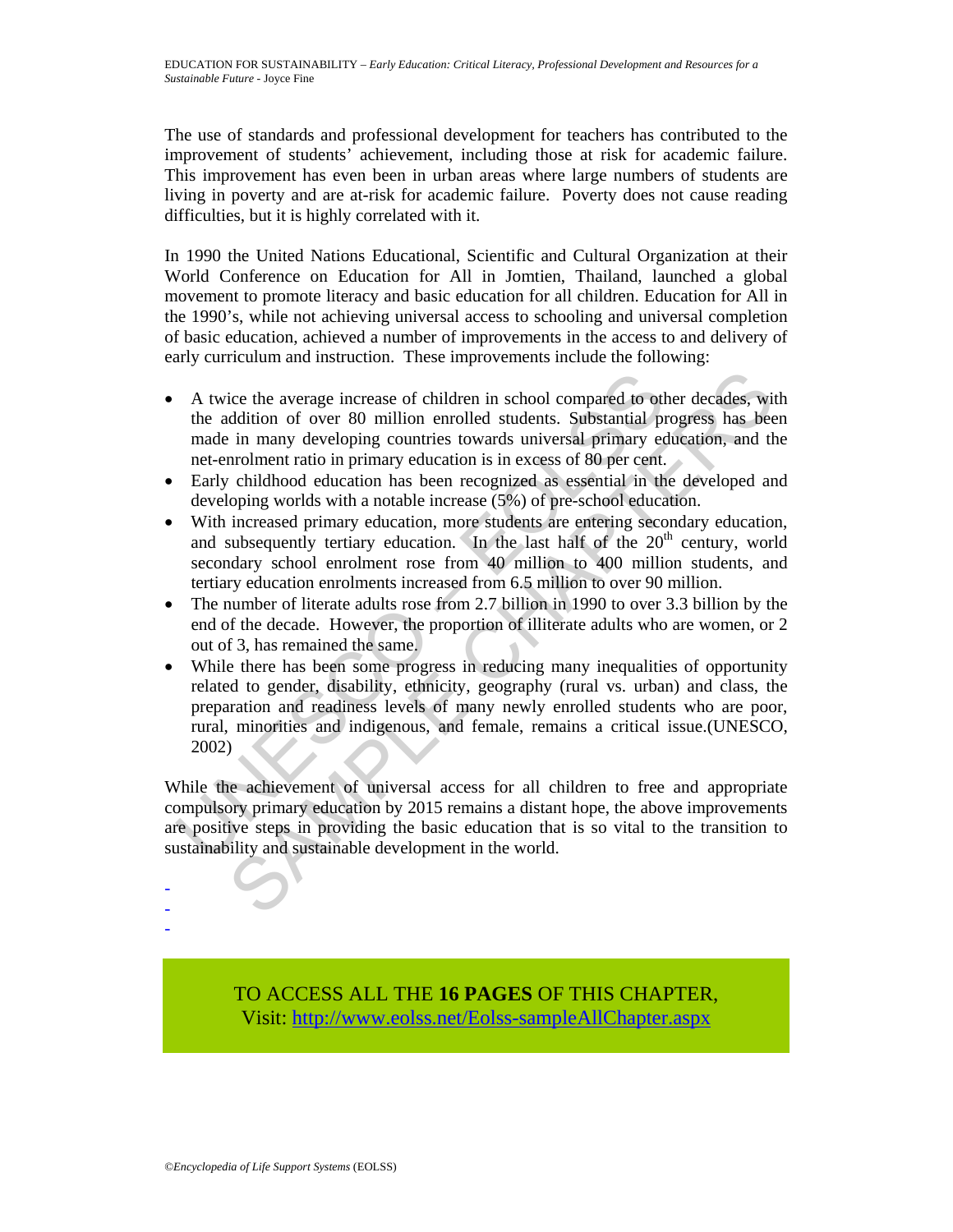#### **Bibliography**

Allington, R. L. (2001). *What really matters for struggling readers: Designing research-based programs.* New York: Longman. [Allington's wisdom from being a researcher in the field of literacy and his passion as a dedicated professional educator come through with his no-nonsense approach to addressing the problem of children having difficulty learning to read.]

Braunger, J. & Lewis, J. P. (2006). *Building a knowledge base in Reading* (2nd ed.). Newark, DE: International Reading Association. [This book is an excellent basic resource for core understandings and research in reading and literacy as well as instructional implications for teachers who provide evidencebased instruction.]

Burns, M.S., Griffin, P., (Eds.), (1999). *Starting out right: A guide to promoting children's reading success*. Washington, D.C.: National Academy Press. [This book, with its helpful guidelines in practical reading instruction, is easily read and understood by the public.]

Darling-Hammond, L. & Bransford, J. (Eds.) (2005). *Preparing teachers for a changing world: What teachers should learn and be able to do.* San Francisco, CA: Jossey-Bass.[Darling-Hammond describes the critical knowledge and skills needed by literacy teachers and how to teach them for optimum learning.]

Delors, Jacquues, et al (1996). *Learning: The Treasure Within. Report to UNESCO of the International Commission on Education for the Twenty-first Century*. Paris: UNESCO. [A substantive report on the essential role played by education in the personal, social, and global development of human talent, and on the importance of the relationships between basic, secondary and higher education efforts.]

International Reading Association. (2007). *Teaching reading well: A synthesis of the International Reading Association's research on Teacher Preparation for Reading Instruction.* Retrieved September 3, 2006, from http://www*.*reading.org/resources/focus\_teacher\_education.html. [Research by teacher educators on best practices for preparing teachers. It includes the findings of a number of studies.]

Kamil, M..L., Mosenthal, P.B., Pearson, P. D. ,& Barr, R.(Eds.). (2000). *Handbook of reading research.* Vol. III, Mahwah, NJ: Erlbaum. [This volume provides research on various aspects of teaching reading. It is more scholarly and uses jargon from the field of reading.]

ading instruction, is easily read and understood by the public.]<br>arling-Hammond, L. & Bransford, J. (Eds.) (2005). *Preparing teachers for a chackers should learn and be able to do*. San Francisco, CA: Jossey-Bass.[Darling struction, is easily read and understood by the public.]<br>
mmnond, L. & Bransford, J. (Eds.) (2005). *Preparing teachers for a changing wordd. Whatman and be able to do.* San Francisco, CA: Dosey-Bass.[Darling-Hammond descr National Institute of Child Health and Human Development. (2000). *Report of the National Reading Panel. Teaching children to read: An evidence-based assessment of the scientific research literature on reading and its implications for reading instruction* (NIH Publication No. 00-4769). Washington, DC: U.S. Government Printing Office. [This book or the summaries should be read to understand the mandates by the states. It is called the NRP and is the basis of the No Child Left Behind Act of 2001.]

Snow, C.E., Burns, S., & Griffin, P. (Eds.), (1998). *Preventing Reading Difficulties in Young Children*. Washington, D.C.: National Academy Press. [This is a classic report on ways of supporting early literacy development that precedes the publishing of the Report of the National Reading Panel.]

UNESCO (2002). *Education for Sustainability—From Rio to Johannesburg: Lessons learnt from a decade of commitment.* Paris, UNESCO Education Sector. [A full report on the lessons learned in five areas, including basic education, about the contribution of education to sustainable development over the decade between the UN Conference on Environment and Development in 1992 and the World Summit on Sustainable Development in 2002.]

Vygotsky, L. S. (1978). *Mind in Society: The development of higher psychological processes.* (M. Cole,V. John-Steiner, S. Scribner, & E. souberman, Es. & Trans. ) Cambridge, MA: Harvard University Press. (Original work published 1934) [The work of this Russian psychologist is an underpinning of current literacy research. He added the importance of social interaction with more knowledgeable others in the context of the learner, who constructs his or her own learning. Language provides the means of thought and learning that precedes development.]